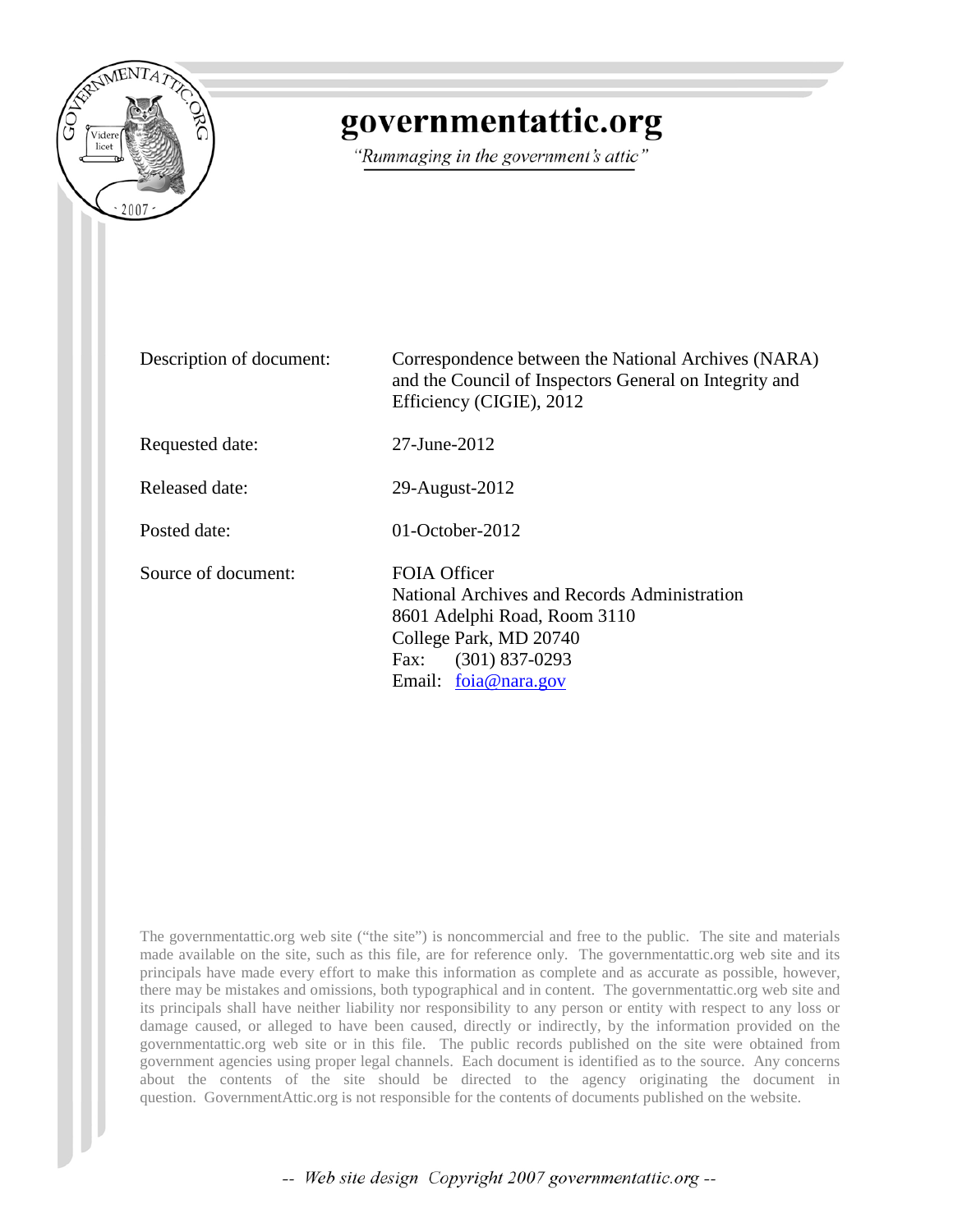

August 29, 2012

#### Re: Freedom of Information Act Request NGC 12-177

This is in response to your Freedom of Information Act (FOIA) request of June 27, 2012, for a copy of correspondence between the National Archives and the Council of Inspectors General on Integrity and Efficiency (CIGIE) from January I, 2010 to the present. Your request was received in this office on July 2, 2012, and assigned tracking number NGC 12-177.

We located 13 pages responsive to your request. These pages are released in full. This concludes the processing of your request.

If you consider this a denial, you may appeal to the Deputy Archivist (ND), National Archives and Records Administration, 8601 Adelphi Road, College Park, Maryland 20740. Your appeal should be received within 35 calendar days of the date of this letter and it should explain why you feel our response did not meet the standards of the FOIA. Both the letter and the envelope should be clearly marked "Freedom of Information Act Appeal." All correspondence should reference the tracking number NGCI2-177.

Sincerely,

JAY OLIN NARA Deputy FOIA Officer Office of General Counsel

Enclosures

NATIONAL ARCHIVES and RECORDS ADMINISTRATION

8601 ADELPHI ROAD COLLEGE PARK. MD 20740-60)) 1 *w•vw. arc:, i ves.go v*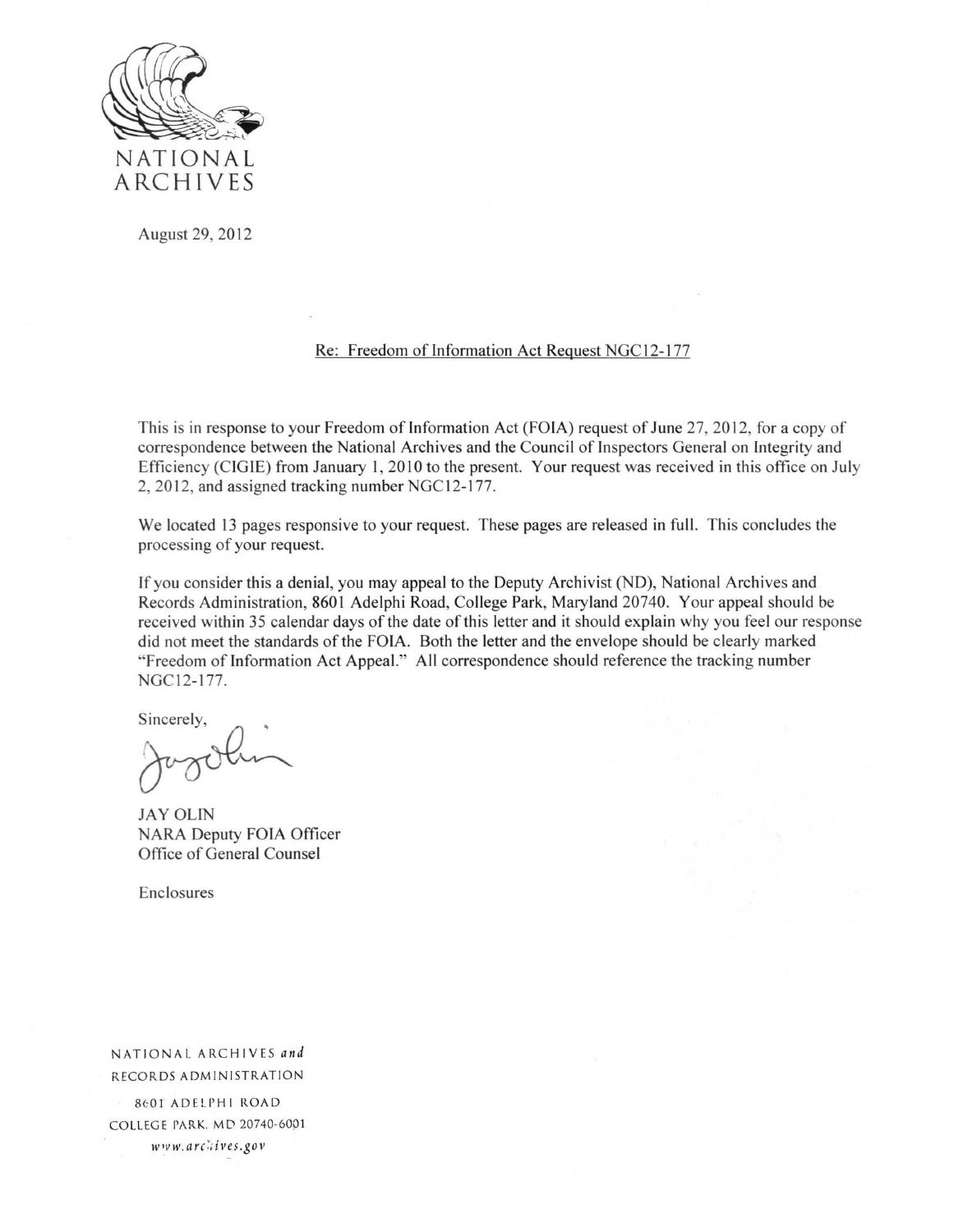| ×<br>۰ |  |
|--------|--|
|        |  |

**From: To: Date: Subject:**  Mark Jones <Mark.Jones@cigie.gov> Paul Brachfeld <Paui.Brachfeld@nara.gov>, Paul Wester <Paui.Wester@nara .... 4/9/2012 8:15AM RE: Potential Item for CIGIE Agenda

Paul B. -Thanks very much and thanks for handling the introduction.

Paul W. -We are looking forward to your discussion. We have allotted 20 minutes for your discussion, which is inclusive of time for Q&A; however, depending upon the nature of the Q&A during the discussion, we are flexible in the amount of time necessary for this topic. I have placed you second on our April 17, 2012, CIGIE Monthly meeting Agenda. Prior to your discussion, we will have representatives from GAO discussing a recently issued report on duplication, overlap and fragmentation. We have informed GAO that we have allotted 20 minutes for their topic. Thus, I predict that your discussion topic will begin approximately 10:20- 10:30 a.m. You are more than welcome to join our meeting at 10:00 a.m. if that works with your schedule.

Our meetings are held at the American Institute of Architect's Boardroom, 1735 New York Avenue, NW, Washington, DC.

Please let me know if you plan to use a PowerPoint presentation for your discussion, so that I can make appropriate arrangements for the meeting. Additionally, please contact me with any questions that you may have prior to the meeting.

Thanks

Mark

-----Original Message----- From: Paul Brachfeld [mailto:Paui.Brachfeld@nara.gov] Sent: Monday, April 09, 2012 7:44AM To: Mark Jones; Paul Wester Subject: Re: Potential Item for CIGIE Agenda

Mark, Paul Wester is indeed planning to present on the 17th and is copied on this reply. I will be glad to do the intra. Thanks, Paul -----Original Message----- From: Mark Jones <Mark.Jones@cigie.gov> To: Brachfeld, Paul <Paui.Brachfeld@nara.gov>

Sent: 4/9/2012 7:33:44 AM Subject: RE: Potential Item for CIGIE Agenda

Paul,

1 wanted to follow up with you on this. I had not heard back from Paul Wester regarding the below. Have you spoken with him since the below email? We have room on the April agenda for him to discuss the below and wanted to see if he were available to do so. Thanks Mark

From: Paul Brachfeld [mailto:Paui.Brachfeld@nara.gov] Sent: Thursday, March 01, 2012 3:03 PM To: Mark Jones Cc: Paul Wester Subject: RE: Potential Item for CIGIE Agenda

Thanks Mark, Paul is on leave this week but I know he was looking forward to this opportunity and will get back to you soon....Paul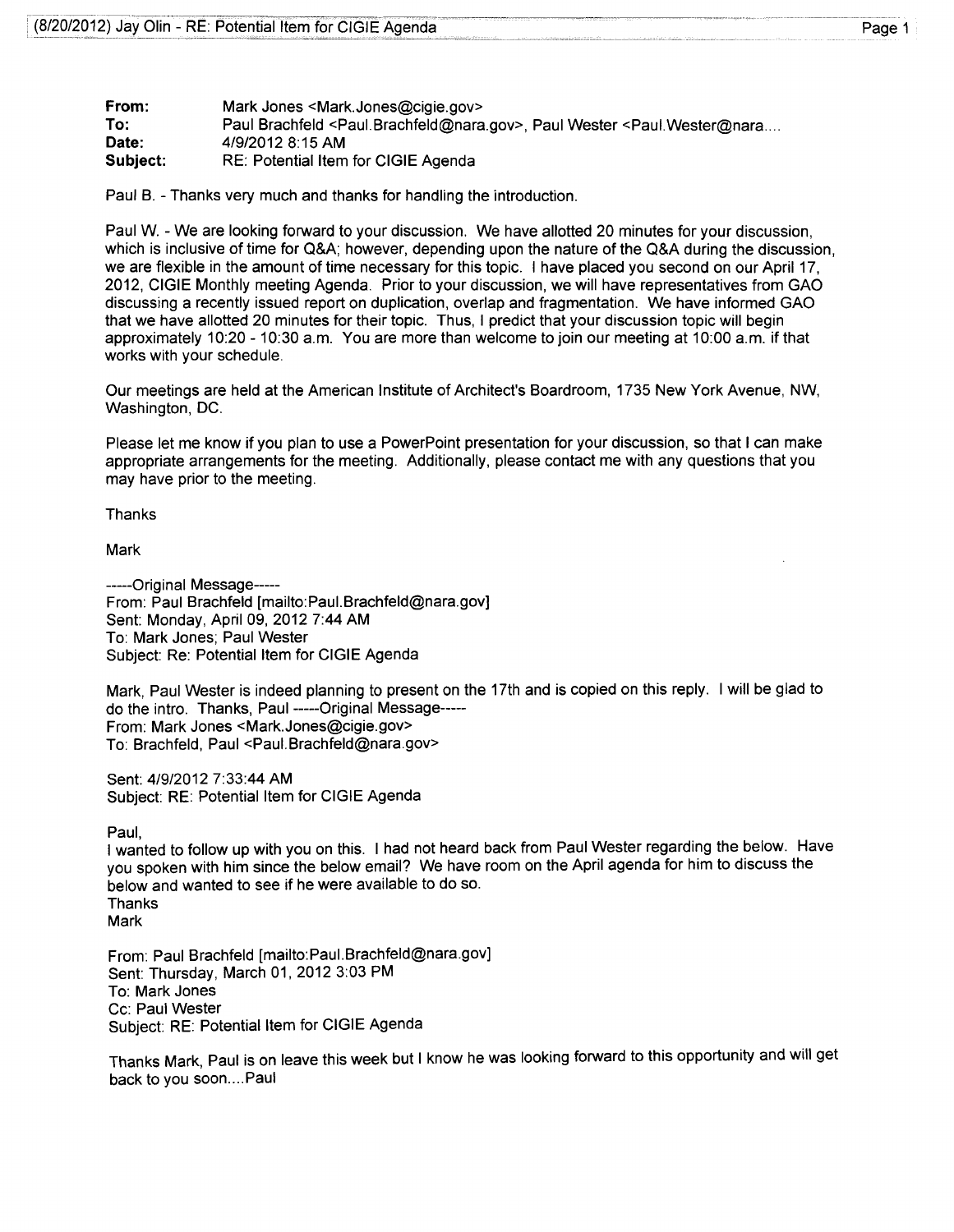Paul Brachfeld Inspector General National Archives and Records Administration (0) 301-837-1532 (C) 240-832-5729 >>> Mark Jones <Mark.Jones@cigie.gov<mailto:Mark.Jones@cigie.gov» »> 3/1/2012 10:59 AM>» Paul, I initially misread your email. We would welcome having Paul Wester come to the April monthly meeting to discuss the below. Would you mind initially following up with him to see if he would be willing to do so at the April 17 meeting at 10:00 a.m. Also, if you could provide me with contact information for Paul's

scheduler, I will subsequently follow up with them regarding logistics. FYI - For speakers at the meeting, we usually inform them that they will have approximately 20 minutes for their session, inclusive of Q&A. Thanks

**Mark** 

From: Paul Brachfeld [mailto:Paui.Brachfeld@nara.gov]<mailto:[mailto:Paui.Brachfeld@nara.gov]> Sent: Wednesday, February 22, 2012 7:43 AM To: Mark Jones Subject: Potential Item for CIGIE Agenda

Mark, I'm hoping that there is interest in having a speaker from NARA perhaps for the April CIGIE meeting. Information follows:

Paul Wester, the Chief Records Officer for the U.S. Federal Government, will discuss the background to the landmark Presidential Memo on Managing Government Records and its relationship to the Administration's Open Government Plans. He will also outline what the National Archives and Records Administration (NARA) and the Office of Management and Budget (OMB) expect from agencies between now and the end of July-- when NARA and OMB, in consultation with the Department of Justice's Associate Attorney General, will release a Records Management Directive to all Federal agencies and provide recommendations to the President. This discussion will highlight how CIGIE and Inspector Generals can contribute their ideas to this effort.

The text of the Presidential Memo itself is found

here<http://www.whitehouse.gov/the-press-office/2011/11/28/presidential-memorandum-managing-gover nment-records> (or at

http://www.whitehouse.gov/the-press-office/2011/11/28/presidential-memorandum-managing-governmentrecords) and the latest information on NARA's activities in support of this initiative are found at Records Express<http://blogs.archives.gov/records-express/> (or http://blogs.archives.gov/records-express/), the official blog of the Office of the Chief Records Officer at the National Archives.

Please let me know whether there is more I can do on my end to schedule this presentation. Thanks, Paul

Paul Brachfeld Inspector General National Archives and Records Administration (0) 301-837-1532 (C) 240-832-5729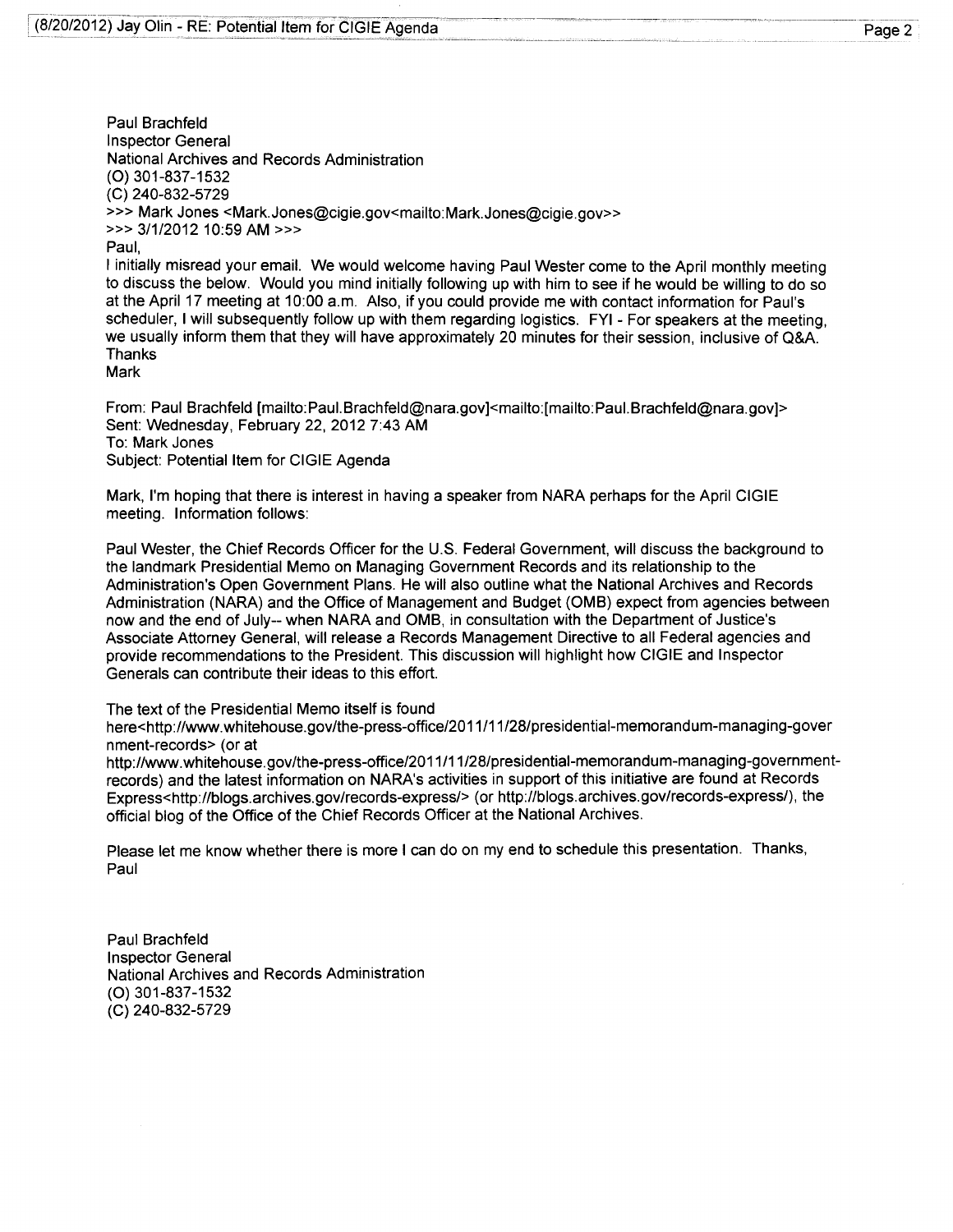#### Jay Olin- RE: Potential Item for CIGIE Agenda

| From: | Mark Jones $\leq$ Mark Jones $\hat{a}$ ) cigie gov                                             |
|-------|------------------------------------------------------------------------------------------------|
| To:   | Paul Wester < Paul. Wester $\omega$ nara.gov >, Paul Brachfeld < Paul. Brachfeld $\omega$ nara |
| Date: | 4/16/2012 11:29 AM                                                                             |
|       | <b>Subject:</b> RE: Potential Item for CIGIE Agenda                                            |

Thanks Paul, I too look forward to meeting you.

Mark

From: Paul Wester [mailto:Paul.Wester@nara.gov] Sent: Tuesday, April 10, 2012 10:41 AM To: Mark Jones; Paul Brachfeld Subject: RE: Potential Item for CIGIE Agenda

Mark:

Thanks for the message and for the information on logistics. Paul and I will square away things on our end next Monday, so we will be set for 4/17. I will probably come at 10:00am, start my part with Paul at 10:20 -!0:30am as you indicate, and then leave after my part is done.

Since it is a large group, I will have a handout and no more than three or four slides (mostly with high-level outcomes we are working towards that the community could assist us with and links to more information) for my short talk.

Thanks so much for the opportunity to speak. I look forward to meeting you and the rest of the IG community next week.

Paul

Paul M. Wester, Jr. Chief Records Officer for the US Government National Archives and Records Administration 301-837-3120 (tel) 301-837-3697 (fax) paul. wester@nara .qov

>>> Mark Jones <Mark.Jones@ciqie.gov> 4/9/2012 8:05AM >>> Paul B. -Thanks very much and thanks for handling the introduction.

Paul W. - We are looking forward to your discussion. We have allotted 20 minutes for your discussion, which is inclusive of time for Q&A; however, depending upon the nature of the Q&A during the discussion, we are flexible in the amount of time necessary for this topic. I have placed you second on our April 17, 2012, CIGIE Monthly meeting Agenda. Prior to your discussion, we will have representatives from GAO discussing a recently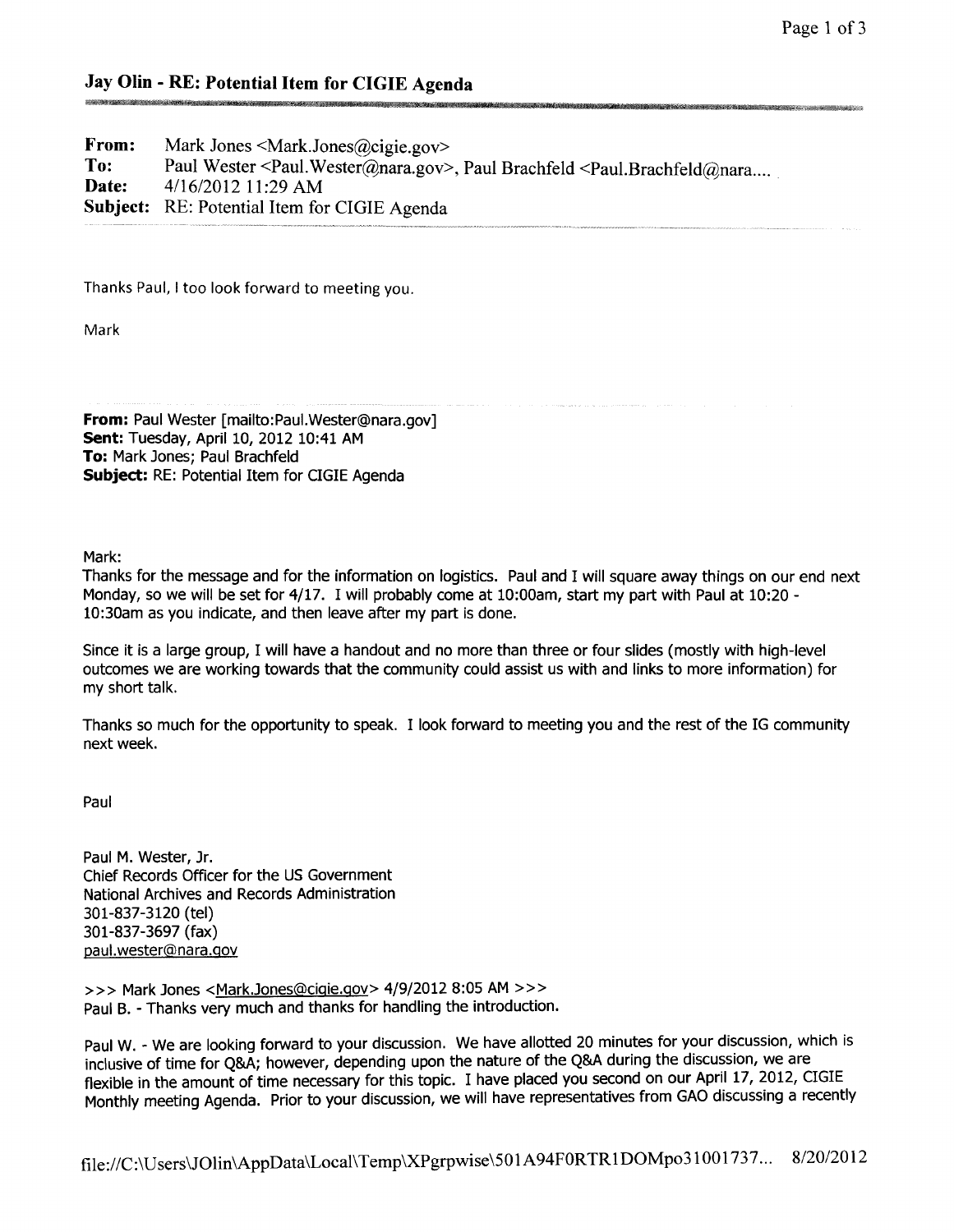issued report on duplication, overlap and fragmentation. We have informed GAO that we have allotted 20 minutes for their topic. Thus, I predict that your discussion topic will begin approximately 10:20- 10:30 a.m. You are more than welcome to join our meeting at 10:00 a.m. if that works with your schedule.

Our meetings are held at the American Institute of Architect's Boardroom, 1735 New York Avenue, NW, Washington, DC.

Please let me know if you plan to use a PowerPoint presentation for your discussion, so that I can make appropriate arrangements for the meeting. Additionally, please contact me with any questions that you may have prior to the meeting.

Thanks

**Mark** 

-----Original Message----- From: Paul Brachfeld [mailto:Paul.Brachfeld@nara.gov] Sent: Monday, April 09, 2012 7:44 AM To: Mark Jones; Paul Wester Subject: Re: Potential Item for CIGIE Agenda

Mark, Paul Wester is indeed planning to present on the 17th and is copied on this reply. I will be glad to do the intra. Thanks, Paul -----Original Message----- From: Mark Jones <Mark.Jones@cigie.gov> To: Brachfeld, Paul <Paui.Brachfeld@nara.gov>

Sent: 4/9/2012 7:33:44 AM Subject: RE: Potential Item for CIGIE Agenda

Paul,

I wanted to follow up with you on this. I had not heard back from Paul Wester regarding the below. Have you spoken with him since the below email? We have room on the April agenda for him to discuss the below and wanted to see if he were available to do so. Thanks Mark

From: Paul Brachfeld [mailto:Paul.Brachfeld@nara.gov] Sent: Thursday, March 01, 2012 3:03 PM To: Mark Jones Cc: Paul Wester Subject: RE: Potential Item for CIGIE Agenda

Thanks Mark, Paul is on leave this week but I know he was looking forward to this opportunity and will get back to you soon .... Paul

Paul Brachfeld Inspector General National Archives and Records Administration (0) 301-837-1532 (C) 240-832-5729 >>> Mark Jones <Mark.Jones@cigie.gov<mailto:Mark.Jones@cigie.gov>> >>> 3/1/2012 10:59 AM >>> Paul,

I initially misread your email. We would welcome having Paul Wester come to the April monthly meeting to discuss the below. Would you mind initially following up with him to see if he would be willing to do so at the April 17 meeting at 10:00 a.m. Also, if you could provide me with contact information for Paul's scheduler, I will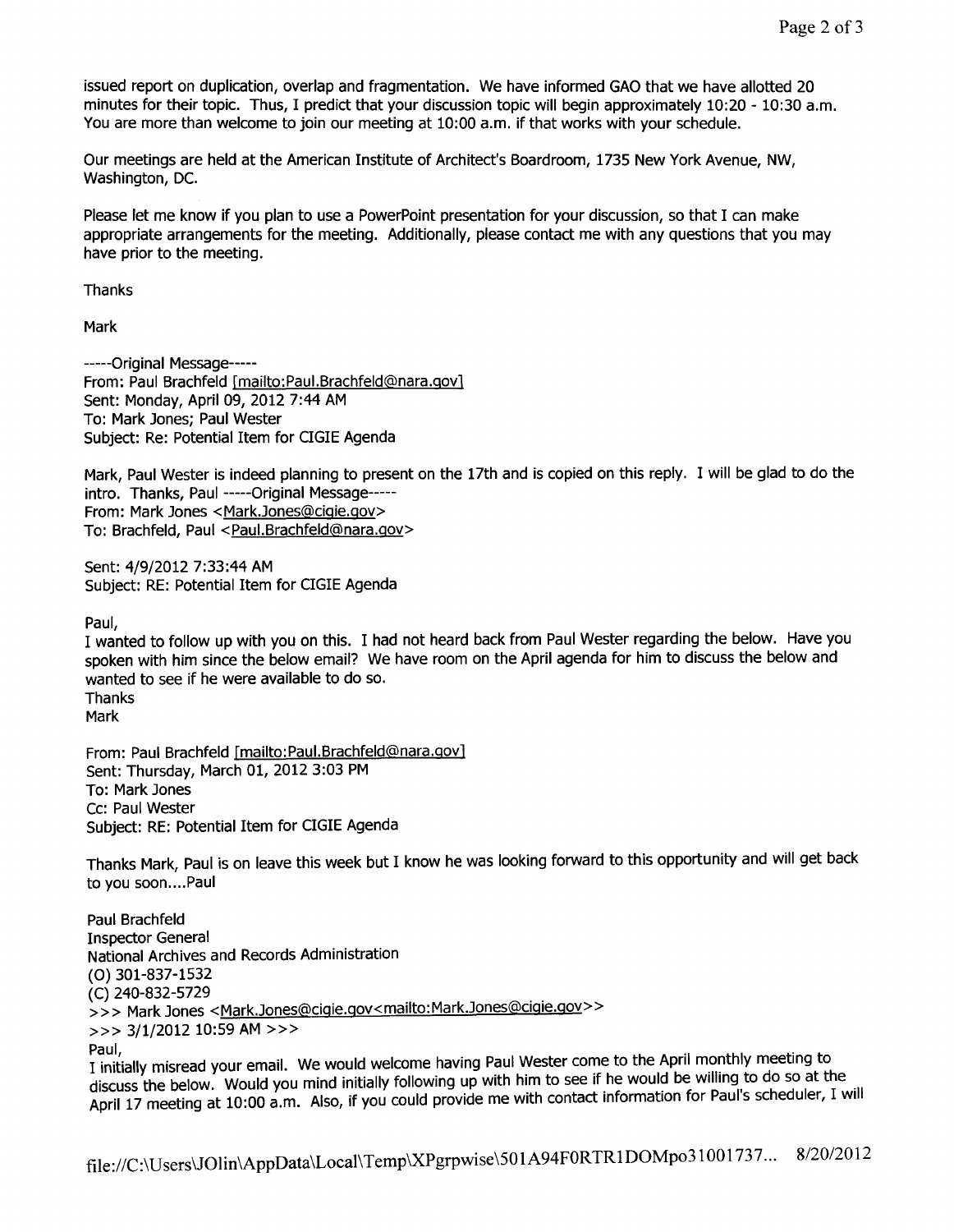subsequently follow up with them regarding logistics. FYI - For speakers at the meeting, we usually inform them that they will have approximately 20 minutes for their session, inclusive of Q&A. **Thanks Mark** 

From: Paul Brachfeld [mailto:Paui.Brachfeld@nara.gov]<mailto:[mailto:Paui.Brachfeld@nara.govl> Sent: Wednesday, February 22, 2012 7:43AM To: Mark Jones Subject: Potential Item for CIGIE Agenda

Mark, I'm hoping that there is interest in having a speaker from NARA perhaps for the April CIGIE meeting. Information follows:

Paul Wester, the Chief Records Officer for the U.S. Federal Government, will discuss the background to the landmark Presidential Memo on Managing Government Records and its relationship to the Administration's Open Government Plans. He will also outline what the National Archives and Records Administration (NARA) and the Office of Management and Budget (OMB) expect from agencies between now and the end of July-- when NARA and OMB, in consultation with the Department of Justice's Associate Attorney General, will release a Records Management Directive to all Federal agencies and provide recommendations to the President. This discussion will highlight how CIGIE and Inspector Generals can contribute their ideas to this effort.

The text of the Presidential Memo itself is found here<http://www.whitehouse.gov/the-pressoffice/20 11/11/28/presidential-memorandum-managing-government-records> (or at http://www.whitehouse.gov/the-press-office/2011/11/28/presidential-memorandum-managing-governmentrecords) and the latest information on NARA's activities in support of this initiative are found at Records Express<http://blogs.archives.gov/records-express/> (or http://blogs.archives.gov/records-express/), the official blog of the Office of the Chief Records Officer at the National Archives.

Please let me know whether there is more I can do on my end to schedule this presentation. Thanks, Paul

Paul Brachfeld Inspector General National Archives and Records Administration (0) 301-837-1532 (C) 240-832-5729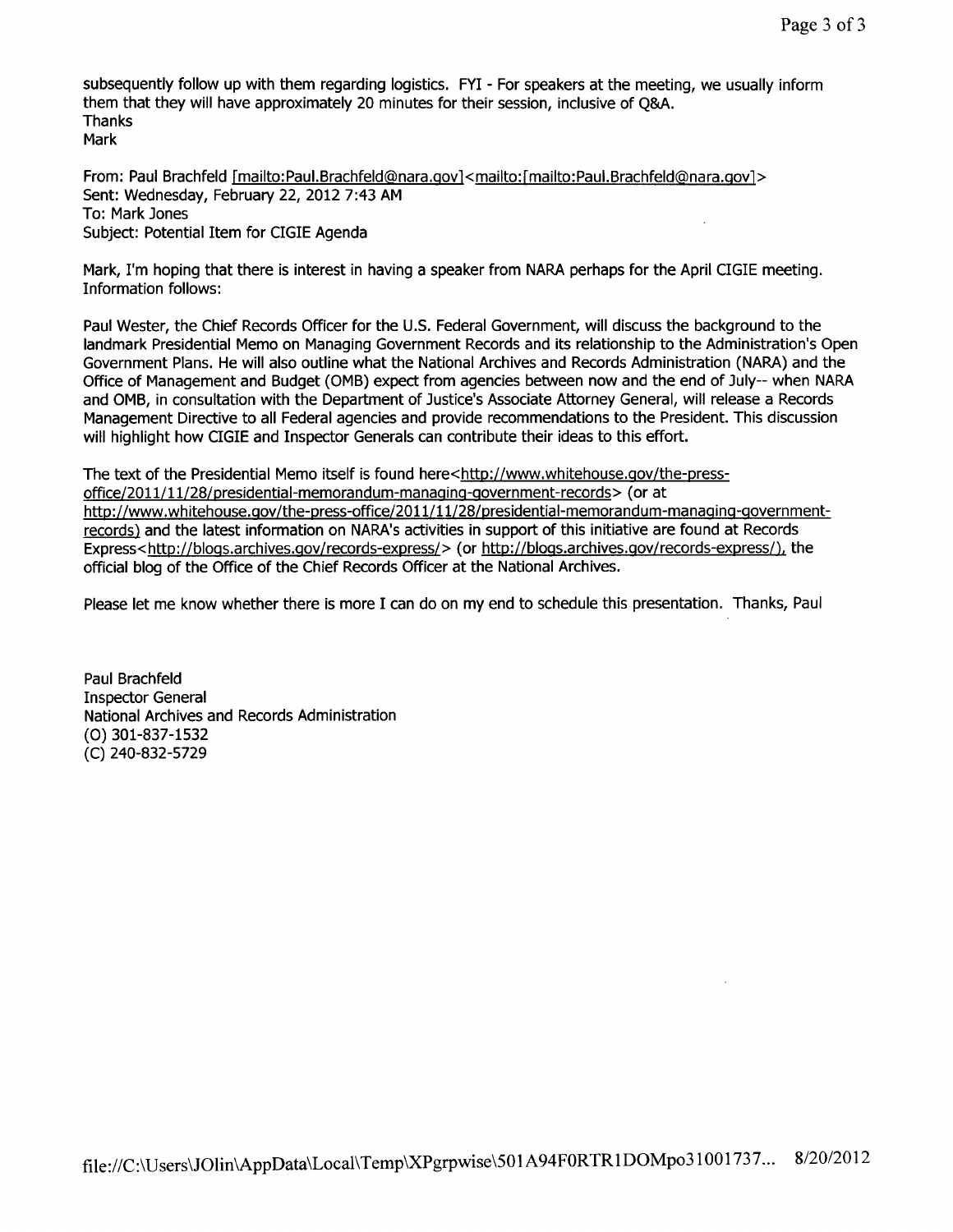| From:    | Mark Jones <mark.jones@cigie.gov></mark.jones@cigie.gov>  |
|----------|-----------------------------------------------------------|
| To:      | Paul Wester <paul.wester@nara.gov></paul.wester@nara.gov> |
| Date:    | 4/16/2012 8:37 PM                                         |
| Subject: | RE: Potential Item for CIGIE Agenda                       |

Thanks Paul. See you in the morning.

From: Paul Wester [Paui.Wester@nara.gov] Sent: Monday, April 16, 2012 5:07 PM To: Mark Jones Subject: RE: Potential Item for CIGIE Agenda

Mark:

Attached is short presentation that I will speak briefly from tomorrow morning. I will also have a thumb drive with the presentation too.

See you in the morning.

Thanks - Paul

»>Mark Jones <Mark.Jones@cigie.gov> 4/16/2012 6:37AM»> Thanks Paul, I too look forward to meeting you. **Mark** 

From: Paul Wester [mailto:Paui.Wester@nara.gov] Sent: Tuesday, April 10, 2012 10:41 AM To: Mark Jones; Paul Brachfeld Subject: RE: Potential Item for CIGIE Agenda

Mark:

Thanks for the message and for the information on logistics. Paul and I will square away things on our end next Monday, so we will be set for 4/17. I will probably come at 10:00am, start my part with Paul at 10:20 - 1 0:30am as you indicate, and then leave after my part is done.

Since it is a large group, I will have a handout and no more than three or four slides (mostly with high-level outcomes we are working towards that the community could assist us with and links to more information) for my short talk.

Thanks so much for the opportunity to speak. I look forward to meeting you and the rest of the IG community next week.

Paul

Paul M. Wester, Jr. Chief Records Officer for the US Government National Archives and Records Administration 301-837-3120 (tel) 301-837-3697 (fax) paul.wester@nara.gov<mailto:paul.wester@nara.gov> >>> Mark Jones <Mark.Jones@cigie.gov<mailto:Mark.Jones@cigie.gov>> 4/9/2012 8:05 AM >>> Paul B. -Thanks very much and thanks for handling the introduction.

Paul W. - We are looking forward to your discussion. We have allotted 20 minutes for your discussion, which is inclusive of time for Q&A; however, depending upon the nature of the Q&A during the discussion, we are flexible in the amount of time necessary for this topic. I have placed you second on our April 17, 2012, CIGIE Monthly meeting Agenda. Prior to your discussion, we will have representatives from GAO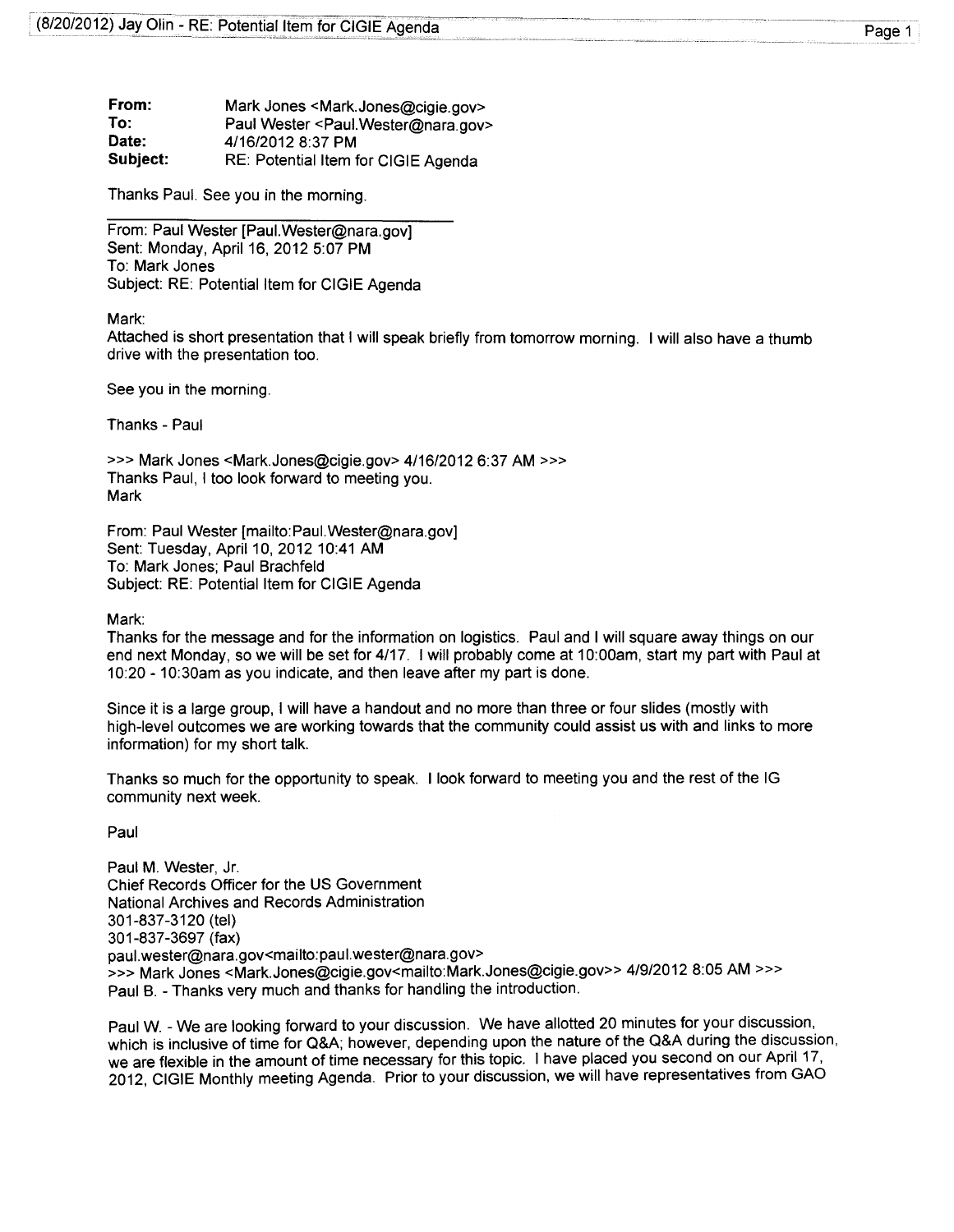discussing a recently issued report on duplication, overlap and fragmentation. We have informed GAO that we have allotted 20 minutes for their topic. Thus, I predict that your discussion topic will begin approximately 10:20- 10:30 a.m. You are more than welcome to join our meeting at 10:00 a.m. if that works with your schedule.

Our meetings are held at the American Institute of Architect's Boardroom, 1735 New York Avenue, NW, Washington, DC.

Please let me know if you plan to use a PowerPoint presentation for your discussion, so that 1 can make appropriate arrangements for the meeting. Additionally, please contact me with any questions that you may have prior to the meeting.

Thanks

**Mark** 

-----Original Message----- From: Paul Brachfeld [mailto: Paul. Brachfeld@nara.gov]<mailto: [mailto: Paul. Brachfeld@nara. gov]> Sent: Monday, April 09, 2012 7:44AM To: Mark Jones; Paul Wester Subject: Re: Potential Item for CIGIE Agenda

Mark, Paul Wester is indeed planning to present on the 17th and is copied on this reply\_ I will be glad to do the intro. Thanks, Paul -----Original Message----- From: Mark Jones <Mark.Jones@cigie.gov<mailto:Mark.Jones@cigie.gov» To: Brachfeld, Paul <Paul. Brachfeld@nara.gov<mailto: Paui.Brachfeld@nara.gov»

Sent: 4/9/2012 7:33:44 AM Subject: RE: Potential Item for CIGIE Agenda

Paul,

I wanted to follow up with you on this. I had not heard back from Paul Wester regarding the below. Have you spoken with him since the below email? We have room on the April agenda for him to discuss the below and wanted to see if he were available to do so. Thanks Mark

From: Paul Brachfeld [mailto:Paui.Brachfeld@nara.gov]<mailto:[mailto:Paui.Brachfeld@nara.gov]> Sent: Thursday, March 01, 2012 3:03 PM To: Mark Jones Cc: Paul Wester Subject: RE: Potential Item for CIGIE Agenda

Thanks Mark, Paul is on leave this week but I know he was looking forward to this opportunity and will get back to you soon....Paul

Paul Brachfeld Inspector General National Archives and Records Administration (0) 301-837-1532 (C) 240-832-5729 >>> Mark Jones <Mark.Jones@cigie.gov<mailto:Mark.Jones@cigie.gov<mailto:Mark.Jones@cigie.gov%3cmailto:Mark.Jo nes@cigie\_gov>>> »> 3/1/2012 10:59 AM»> Paul,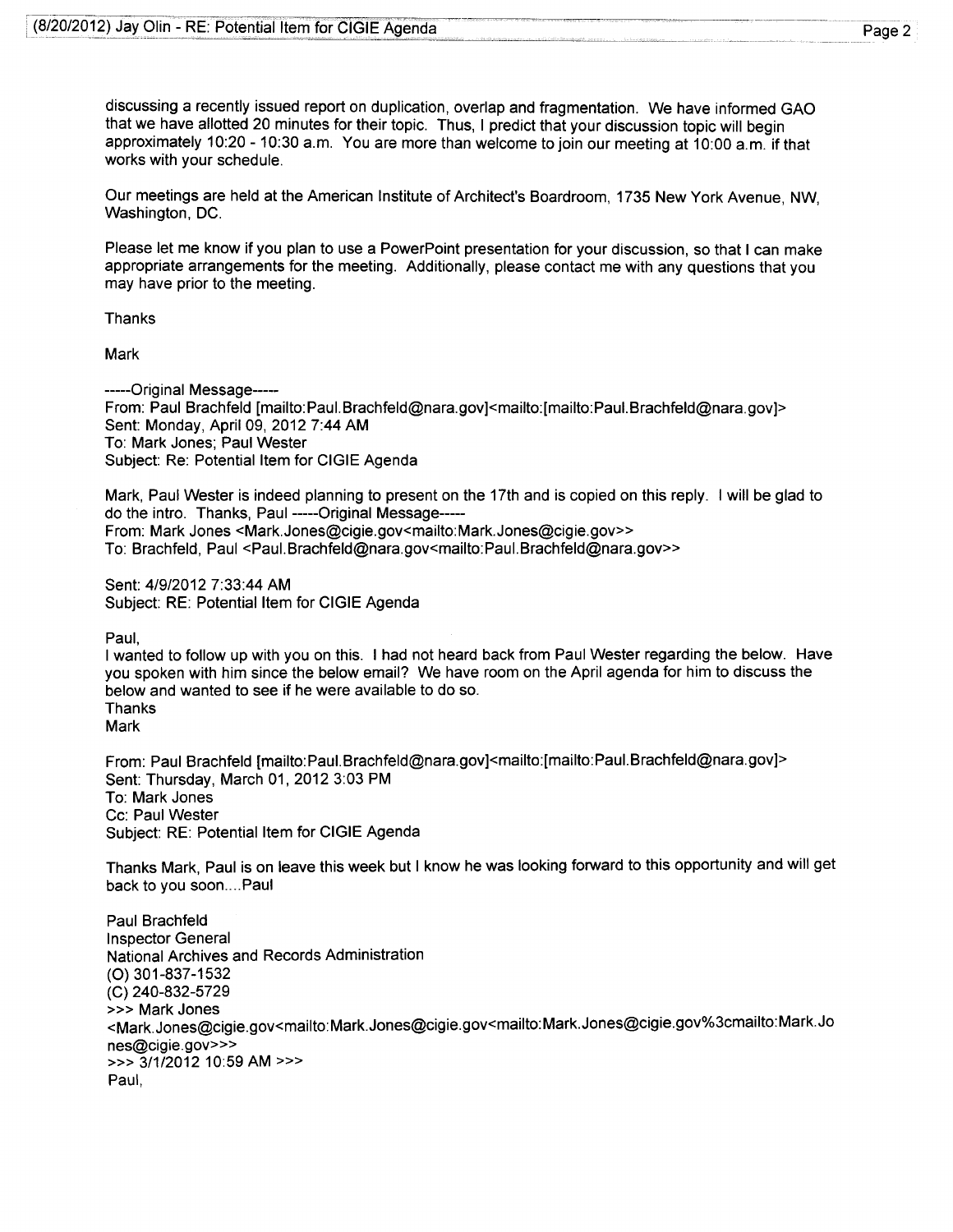I initially misread your email. We would welcome having Paul Wester come to the April monthly meeting to discuss the below. Would you mind initially following up with him to see if he would be willing to do so at the April 17 meeting at 10:00 a.m. Also, if you could provide me with contact information for Paul's scheduler, I will subsequently follow up with them regarding logistics. FYI - For speakers at the meeting, we usually inform them that they will have approximately 20 minutes for their session, inclusive of Q&A. Thanks **Mark** 

From: Paul Brachfeld [mailto: Paul. Brachfeld@nara. gov]< mailto: [mailto: Pau I. Brachfeld@nara.gov]><mailto: [mailto: Paul. Brachfel d@nara.gov]> Sent: Wednesday, February 22, 2012 7:43AM To: Mark Jones Subject: Potential Item for CIGIE Agenda

Mark, I'm hoping that there is interest in having a speaker from NARA perhaps for the April CIGIE meeting. Information follows:

Paul Wester, the Chief Records Officer for the U.S. Federal Government, will discuss the background to the landmark Presidential Memo on Managing Government Records and its relationship to the Administration's Open Government Plans. He will also outline what the National Archives and Records Administration (NARA) and the Office of Management and Budget (OMB) expect from agencies between now and the end of July-- when NARA and OMB, in consultation with the Department of Justice's Associate Attorney General, will release a Records Management Directive to all Federal agencies and provide recommendations to the President. This discussion will highlight how CIGIE and Inspector Generals can contribute their ideas to this effort.

The text of the Presidential Memo itself is found

here<http://www.whitehouse.gov/the-press-office/2011/11/28/presidential-memorandum-managing-gover nment-records> (or at

http://www.whitehouse.gov/the-press-office/2011/11/28/presidential-memorandum-managing-governmentrecords) and the latest information on NARA's activities in support of this initiative are found at Records Express<http://blogs.archives.gov/records-express/> (or http://blogs.archives.gov/records-express/), the official blog of the Office of the Chief Records Officer at the National Archives.

Please let me know whether there is more I can do on my end to schedule this presentation. Thanks, Paul

Paul Brachfeld Inspector General National Archives and Records Administration (0) 301-837-1532 (C) 240-832-5729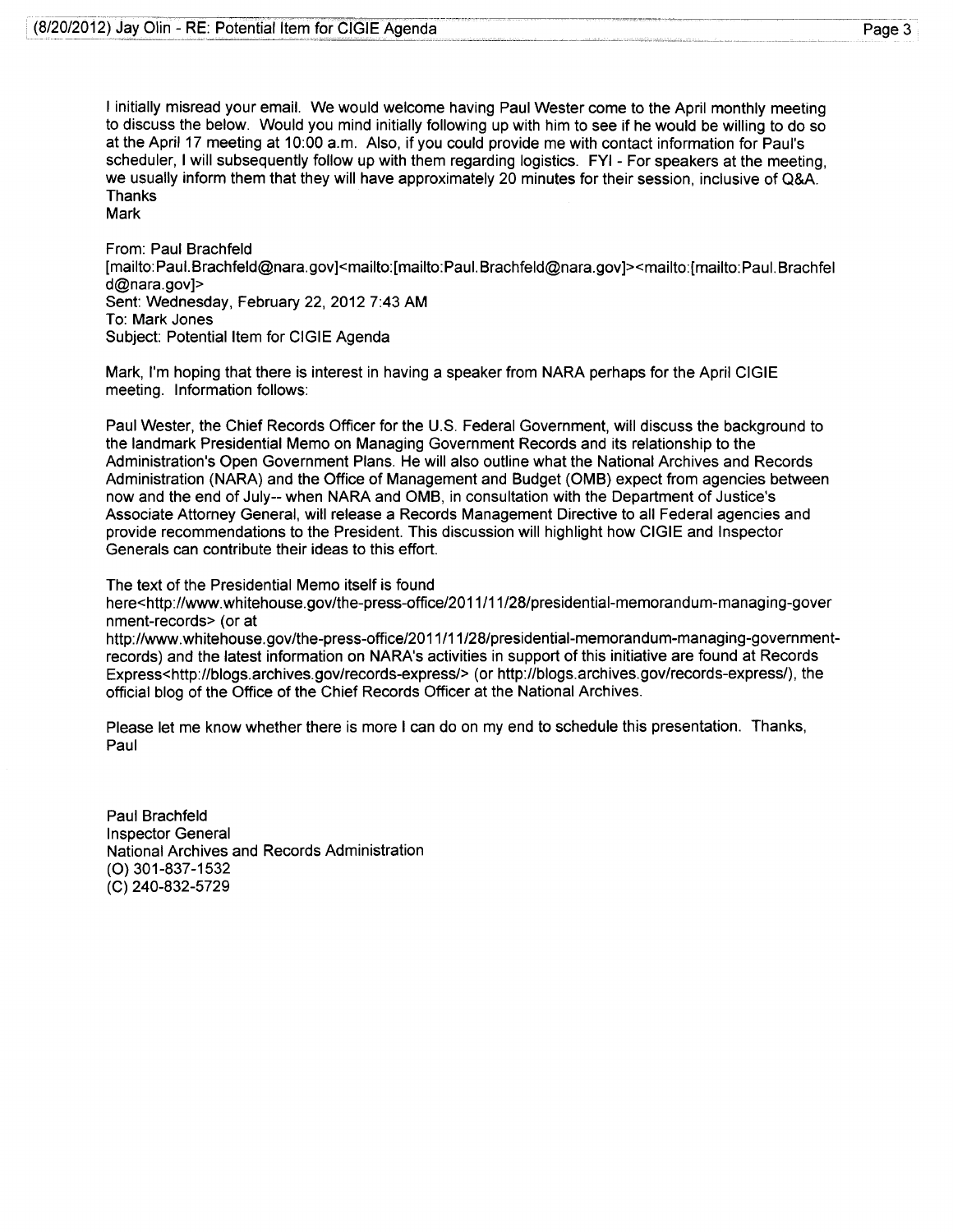

#### Developing a Framework for the 21<sup>st</sup> Century

Paul M. Wester, Jr. Chief Records Officer for the U.S. Government CIGIE Tuesday, April 17, 2012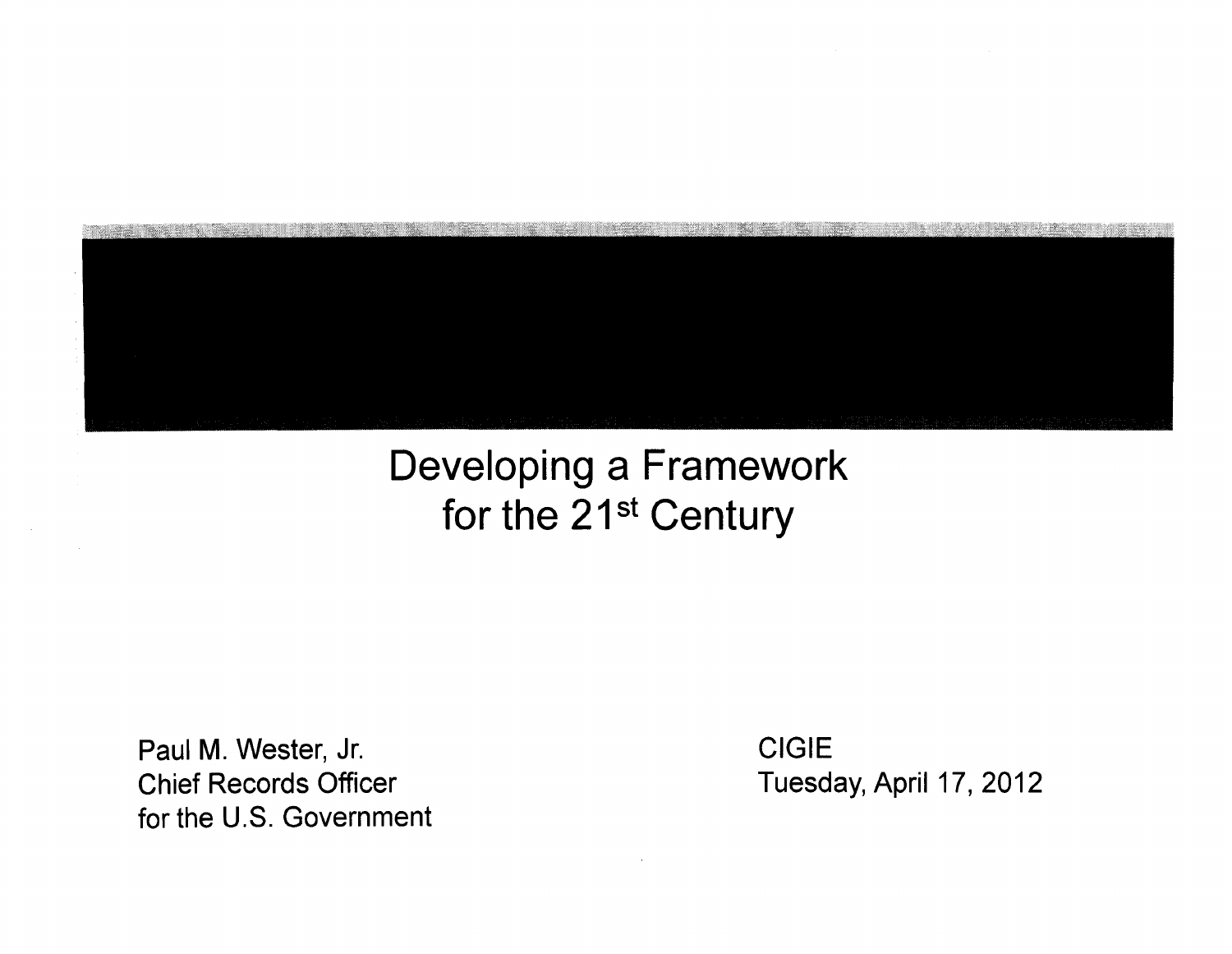### Presidential Memorandum

- President Obama issued a Memorandum entitled **Managing Government Records** on November 28, 2011, as part of the Administration's Open Government initiative.
- Memorandum is available online at
	- http://www.whitehouse.gov/the-pressoffice/20 11/11 /28/presidential-memorandum-managinggovernment-records
- In part, the Memorandum said:

"When records are well managed, agencies can use them to assess the impact of programs, to reduce redundant efforts, to save money, and to share knowledge within and across their organizations. In these ways, proper **Records Management is the Backbone of Open Government."** 

**e**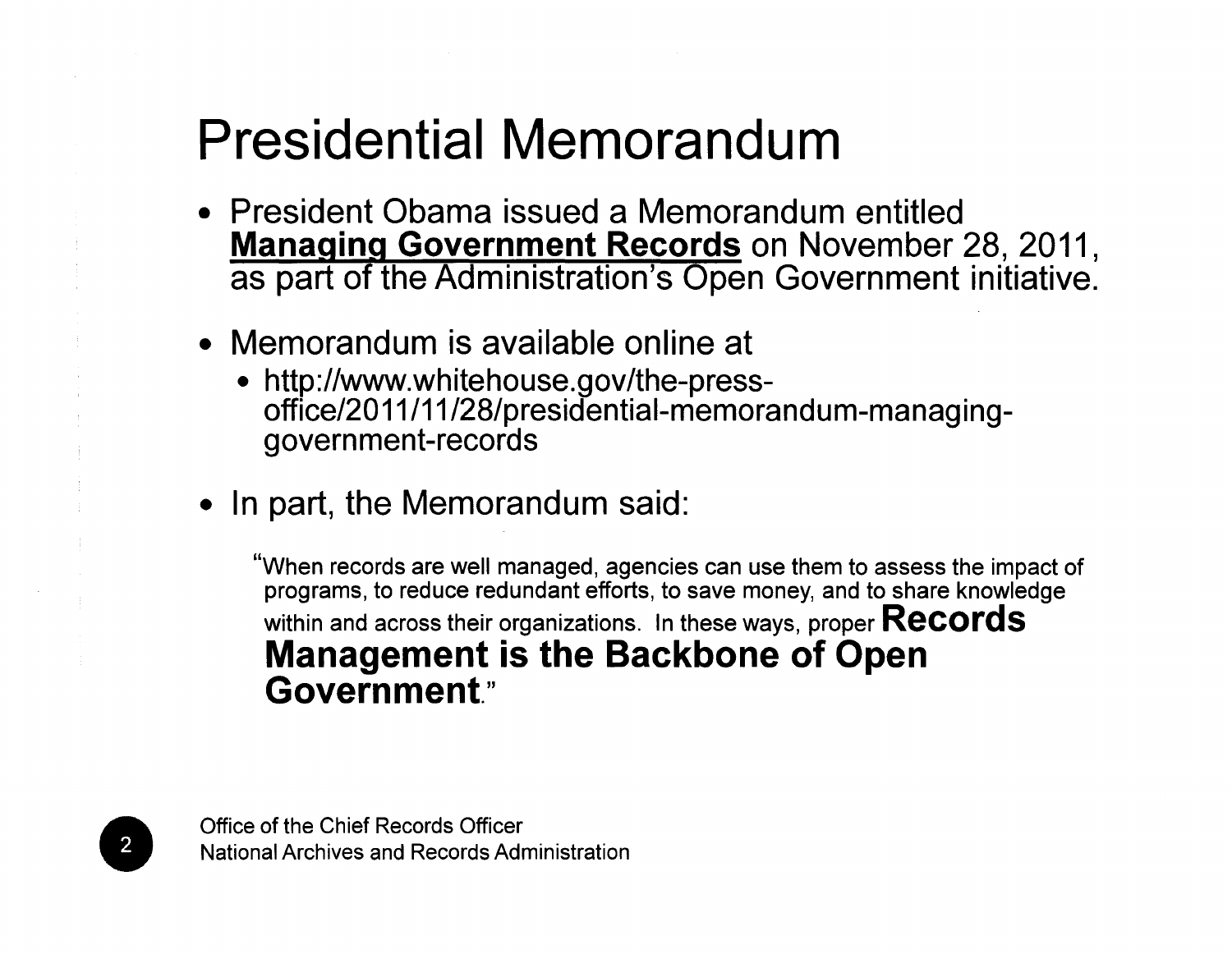## Focal **Points**

- 1. Creating a government-wide records management framework that is more efficient and cost-effective.
- 2. Promoting records management policies and practices that enhance the capability of agencies to fulfill their statutory missions.
- 3. Maintaining accountability through documentation of agency actions.
- 4. Increasing open government and appropriate public access to government records.
- 5. Supporting agency compliance with applicable legal requirements related to the preservation of information relevant to litigation.
- 6. Transitioning from paper-based records management to electronic records management where feasible.

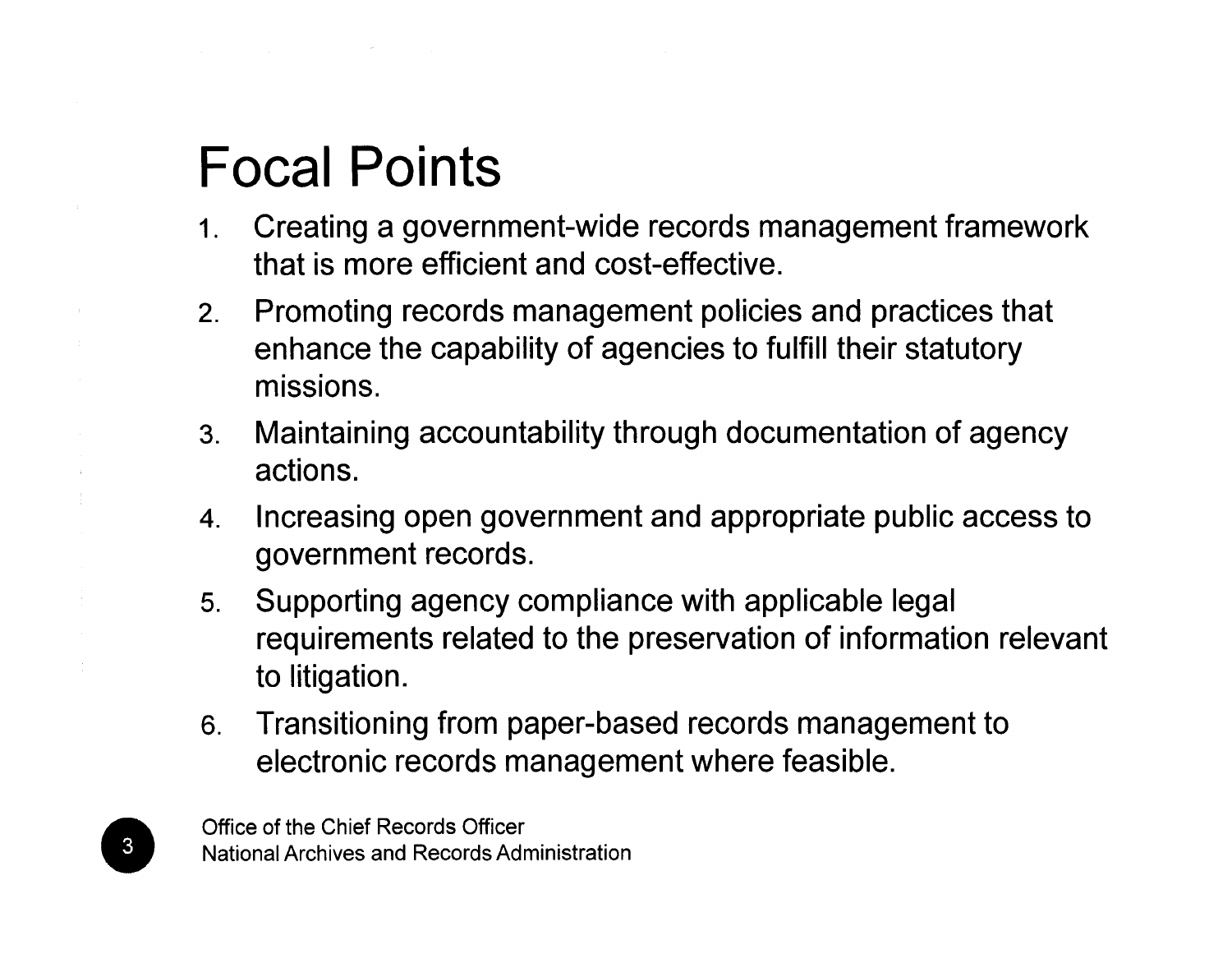## Major Dates

- December 28, 2011:
	- Senior Agency Official designations due
- March 27, 2012:
	- Agencies submit narrative reports
- July 31, 2012:
	- RM Directive and WH Recommendations are due



Office of the Chief Records Officer<br>National Archives and Records Adr National Archives and Records Administration